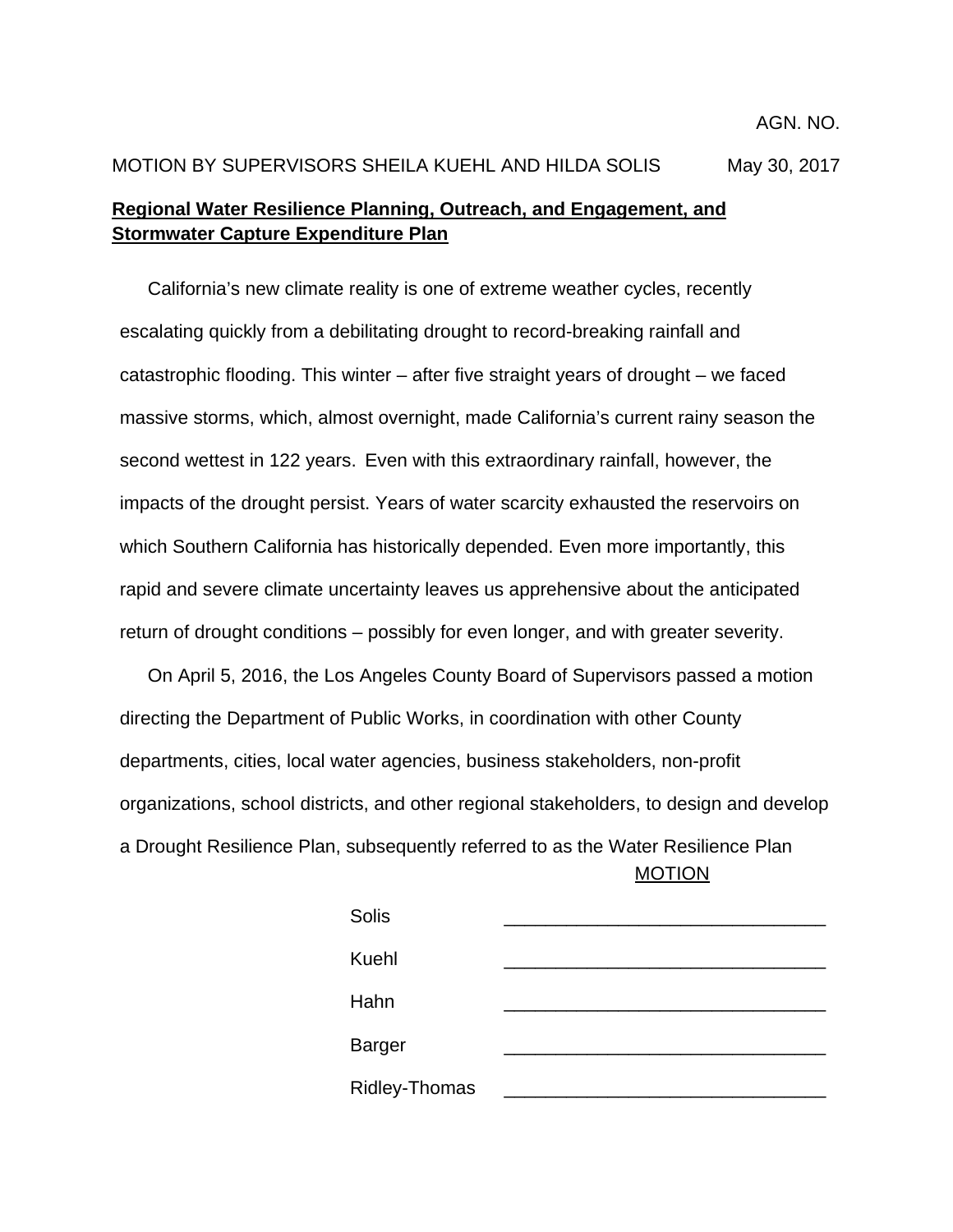(Plan), in order to increase drought preparedness and local water self-reliance, improve water quality to protect public health, and advance our communities' abilities to adapt to the effects of climate change. The Board further directed County departments to identify the most appropriate funding mechanism needed to ultimately implement the Plan.

The Plan, the first phase of which is expected to be completed in the Summer of 2017, will call for smart investments in our infrastructure to enable communities to capture every single possible drop of water, better manage our existing supplies, protect our beaches and oceans from contamination, create greener neighborhoods and parks, and improve coordination among relevant government agencies.

Since January of this year, the state has faced a series of record-breaking storms. This abundance of water presents an opportunity – a chance to capture water during big storms to help ease the impacts of drought cycles that will ultimately return. Although there is infrastructure in place in the Los Angeles region to capture some of that water, it is not enough. Currently, the County of Los Angeles manages to capture and store enough stormwater to meet the demand of over one-and-a-half million residents each year. Research has shown that implementation of regional stormwater capture projects could increase this amount between two- and threefold—capturing enough water to meet the needs of nearly one third of the County's residents—by ensuring the region can capitalize on erratic and intense rain events.

Capturing more stormwater will also protect public health and the communities we live in by preventing large volumes of runoff from carrying trash, bacteria, chemicals, and debris through our rivers, and polluting our popular and iconic beaches and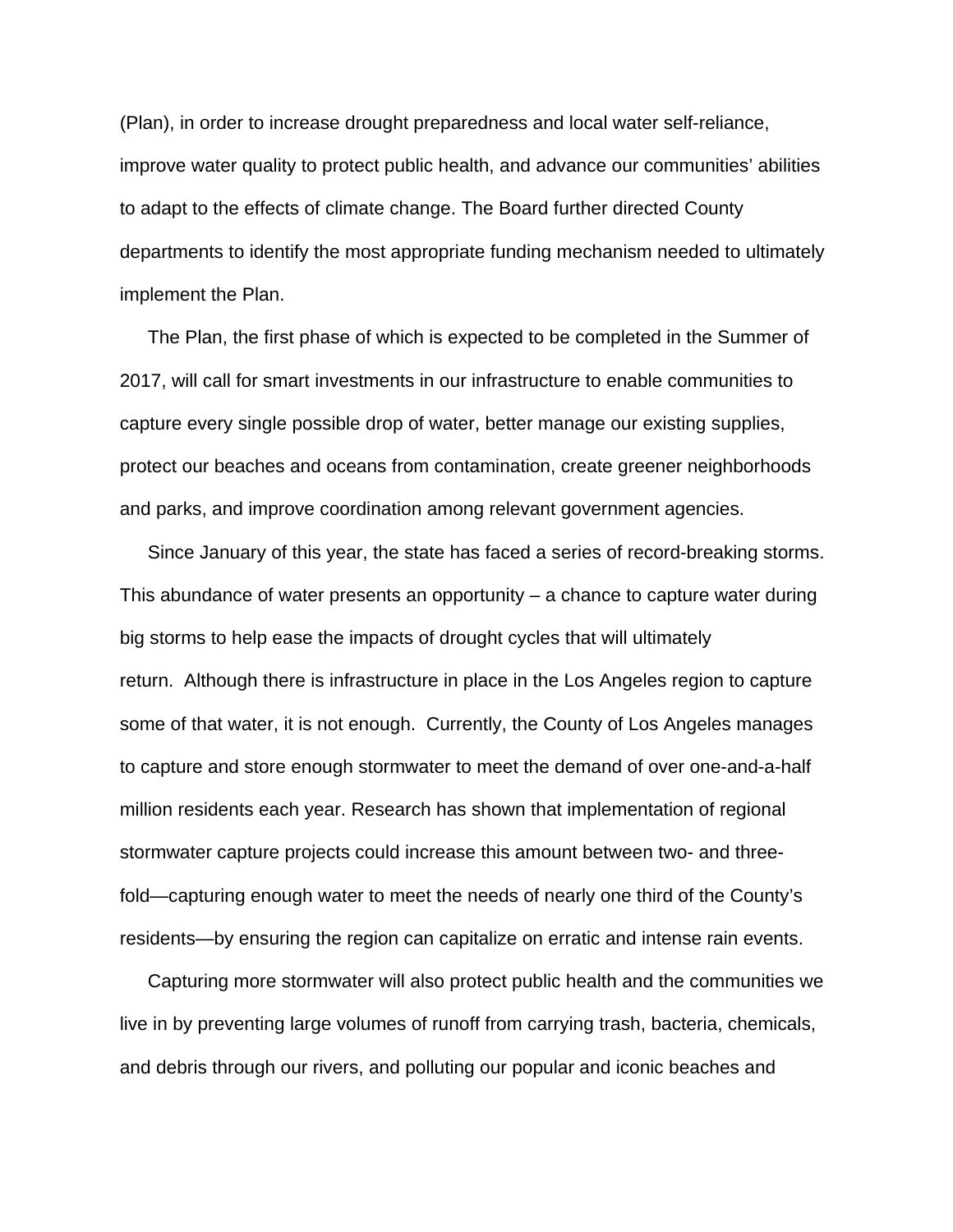bays.

The Department of Public Works recently completed a Water Resilience Rapid Assessment (Assessment) outlining some of the early findings of the planning effort and greatest perceived needs relevant to building regional water resilience. The Assessment finds that stormwater capture strategies represent a unique opportunity for the region to substantially supplement local water supply, improve water quality, and provide additional benefits for watershed health and community quality of life. The Assessment further finds that, while other types of water management infrastructure are supported by reliable sources of revenue, stormwater infrastructure and management has little to no reliable funding.

Los Angeles County and eighty-five of its cities are required to implement programs that include building stormwater capture and clean-up projects as part of Federal Clean Water Act compliance. The State has authority to assess significant financial penalties if these projects are not built. While some municipalities have passed fees and taxes to address some of the stormwater funding need, most have no funding source to pay for it.

The County understands the need to responsibly manage public funds, and to collaborate with other stakeholders responsible for water infrastructure. The Plan will offer options for essential investments in our infrastructure and underscore those water strategies that have the greatest potential for significant impact. It will also survey existing resources that might be leveraged or allocated more effectively and efficiently. Unfortunately, existing funds cannot meet all our needs. Notably, very little funding is currently available to support the innovative, multi-benefit stormwater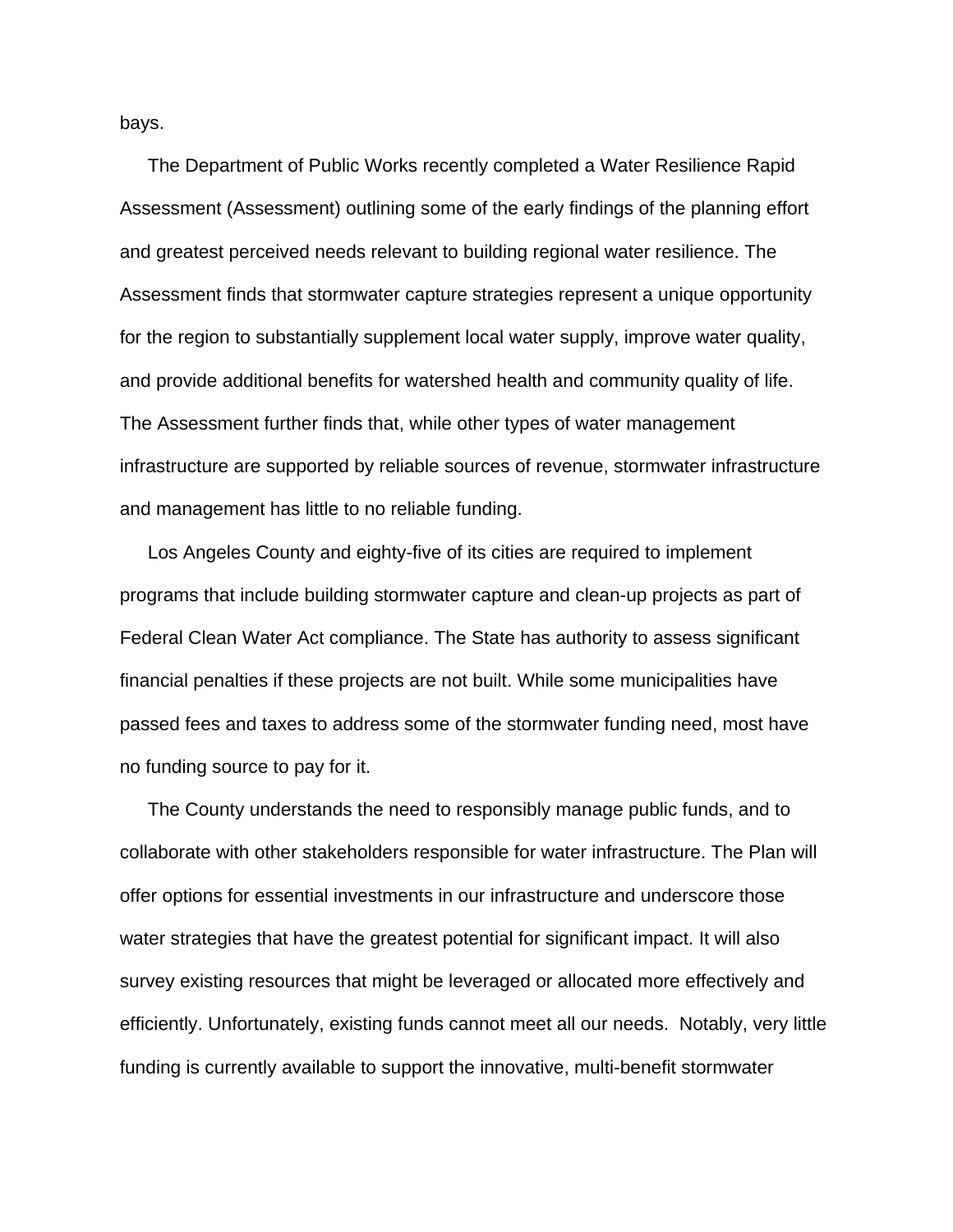capture projects already identified in the Assessment.

Long-term regional solutions that make us more resilient against weather extremes – now and in the future – remain essential. By strategically investing in multi-benefit stormwater projects we can address urgent water quality needs and catch more rainfall during big storms to help ease the impacts of drought cycles that are certain to return. We can also leverage existing local, state and federal funding for parks, transportation, and other sources to maximize the impact of stormwater funding dollars.

**WE, THEREFORE, MOVE** that the Board of Supervisors direct the Director of the Department of Public Works through the Los Angeles County Flood Control District (District), Chief Executive Officer, County Counsel and other appropriate departments to collaborate, utilizing internal and external expertise as needed, to:

- 1. Conduct broad-based education, outreach, and engagement programs to educate stakeholders and the public about County water issues, and to solicit input on the Water Resilience Plan.
- 2. Develop an Expenditure Plan that will determine an appropriate parcel tax to implement stormwater projects and programs, with emphasis on projects providing multiple benefits that increase water supply, improve water quality, and provide community enhancements such as the greening of schools, parks and wetlands, and increased public access to rivers, lakes and streams. The Expenditure Plan shall:
	- a. Be developed collaboratively with stakeholders including, but not limited to, the County's municipalities, local water agencies, public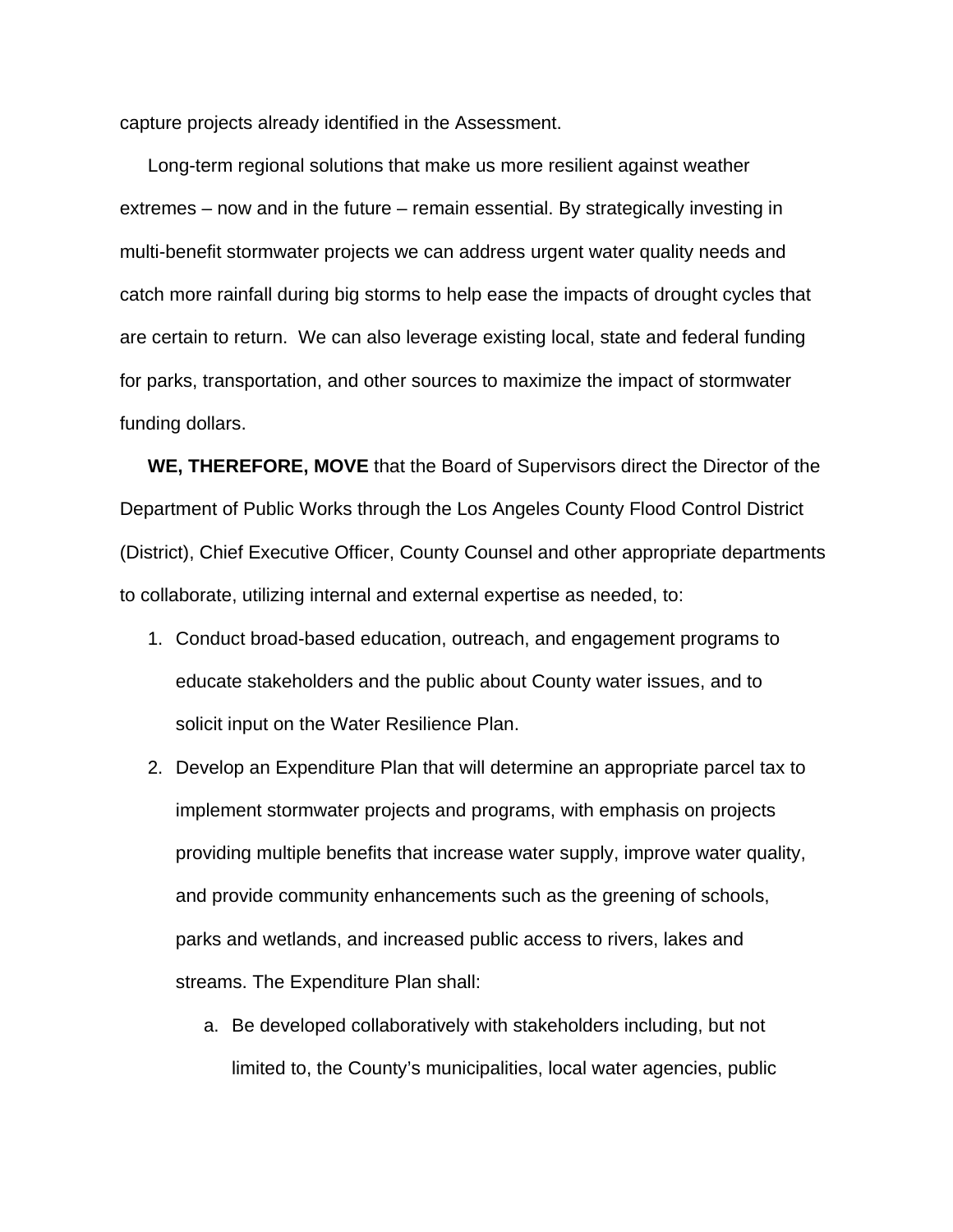health agencies and organizations, businesses, labor, non-profit organizations, school districts, and community groups.

- b. Specify allocation of funds to regional programs, including local return for municipalities.
- c. Include programs to fund both capital projects and ongoing operations and maintenance.
- d. Incorporate, as appropriate, elements of existing regional plans, including: Integrated Regional Water Management Plans, Urban Water Management Plans, Watershed Management Plans, and Enhanced Watershed Management Plans.
- e. Make provision for ongoing stakeholder involvement in program implementation to help ensure that benefits are realized throughout the region.
- f. Identify existing sources of funds and describe opportunities for coordinated investment and cost-sharing.
- g. Include provisions for local job training and employment opportunities.
- 3. Analyze potential mechanisms to provide credits or rebates for entities and properties that have already demonstrated benefits meeting key program purposes in the Expenditure Plan.
- 4. Pursue amendments to the Los Angeles County Flood Control Act (Chapter 755 of the Statutes of 1915) to expand the District's authority to impose a parcel tax within the District's geographic boundary, and allocate revenues